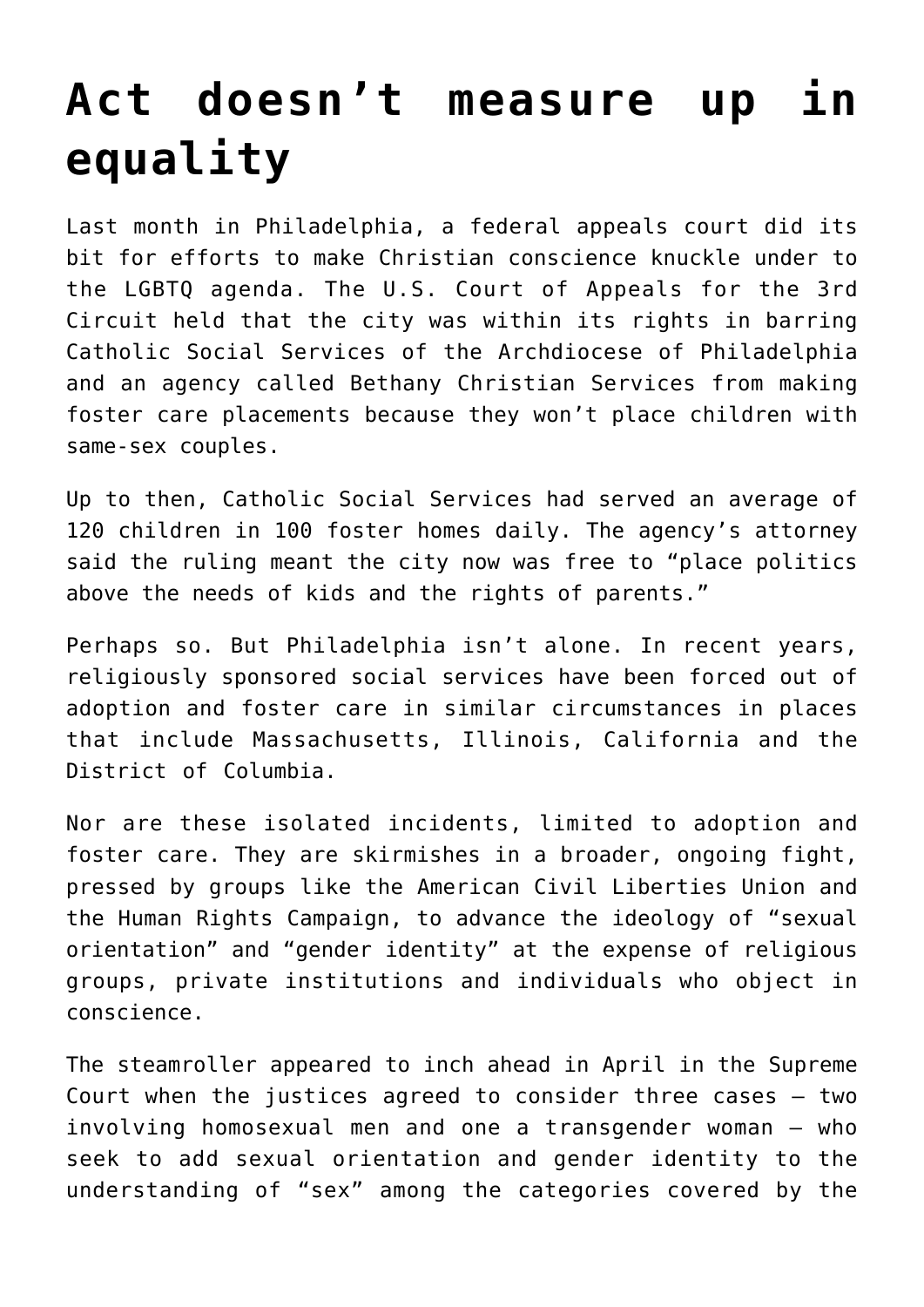Civil Rights Act of 1964. The cases will be argued next fall, with a decision likely early next year.

Human Rights Campaign legal director Sarah Warbelow welcomed the court's action in accepting the cases. At the same time, however, she urged Congress to move ahead on legislation called the Equality Act, which would confer protected status on LGBTQ persons, not only under the Civil Rights Act but under a wide range of federal laws and programs involving employment, housing, public accommodations, education, federal funding, credit and the jury system.

Some 20 states already have such laws, which have been used, for example, against florists and bakers who refuse for reasons of conscience to provide services for same-sex weddings. The legislation traces its origins back to the 1970s, when an earlier version was sponsored by New York Reps. Bella Abzug and Ed Koch. In its present form, it has extensive corporate backing, including support from companies such as Apple, Twitter, Amazon, Google and Facebook.

But it also has opposition, including from feminists and women athletes who say letting transgender women with the bodies of men compete in women's events would be the death of women's sports.

Five bishops who chair committees of the U.S. Conference of Catholic Bishops expressed regret at the May 17 passage of the legislation in the House of Representatives by a vote of 236-173, with all Democrats joined by eight Republicans voting in favor. The bishops said it would "negatively impact" the unborn, health care, schools, religious liberty and parental rights.

The Equality Act now goes to the Senate, where it is not expected to pass. But, face it, with the support of media and many politicians, LGBTQ activists occupy the high ground in the long term, not least because it's hard to fight coercion